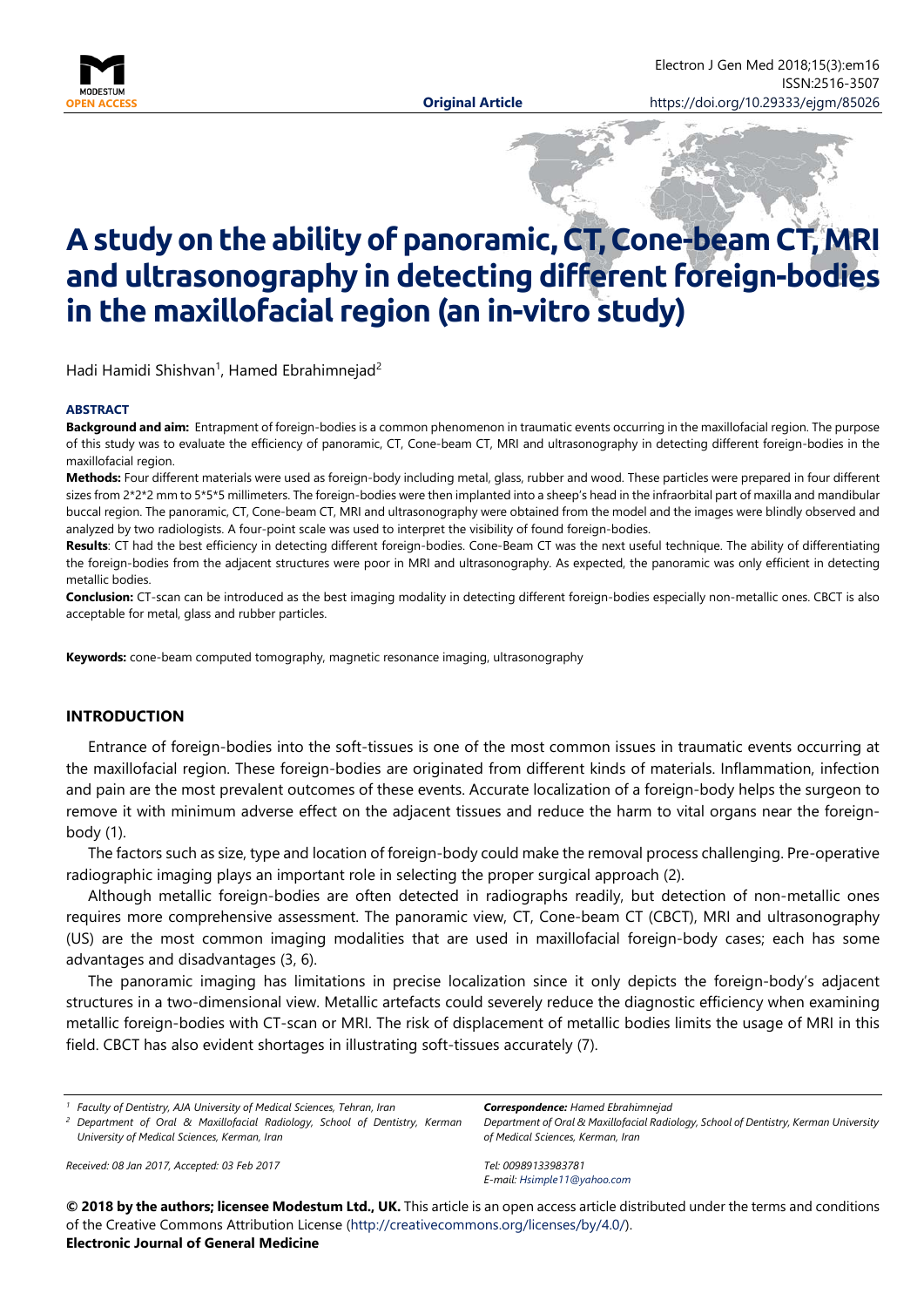

**Figure 1:** *Different sizes of prepared foreign-bodies*



**Figure 2:** *Embedding the foreign-bodies in the sheep head*

According to the advantages and disadvantages of each imaging modality, we decided to assess the diagnostic efficiency of panoramic. CT, CBCT, MRI and US in detecting different sizes of foreign-bodies (especially non-metallic ones) in the maxillofacial region.

# **MATERIALS AND METHODS**

In this in-vitro study, we designed and prepared four different materials including metal (steel), glass (car windshield), wood (used in the interior decoration of cars) and condensed rubber (from tires) in 4 different sizes including  $2*2*2$  mm, 3\*3\*3mm, 4\*4\*4 mm and 5\*5\*5 mm (**Figure 1**).

A sheep's head was used in this study. The whole experiment was done one day after its death and all images were taken on the same day. Foreign-bodies were implanted in the infraorbital and maxillary and mandibular buccal regions on the bone periost using a scalpel and the skin was then sutured (**Figure 2**).

The panoramic radiograph, CBCT, CT-scan, MRI and ultrasonography was acquired from the sheep head.

The panoramic image was obtained with PaX-I (Vatech, South Korea) with the mA=8, kVp=60 and time=10 s. The image was exported from Easydent ver.1.0.1 software (Vatech, South Korea). The MDCT (Sensation 16 Speed 4D, Siemens, Forchheim, Germany) captured the CT images. Since the metallic foreign-bodies caused severe artefacts on CT and MRI images in the pilot study, they were removed before getting CT and MRI images. The CBCT slices were provided by PaXi3D (Vatech, Korea) with the optimum exposure factors and EzDent3D ver.4.0 software (Vatech, Korea). The MRI scanner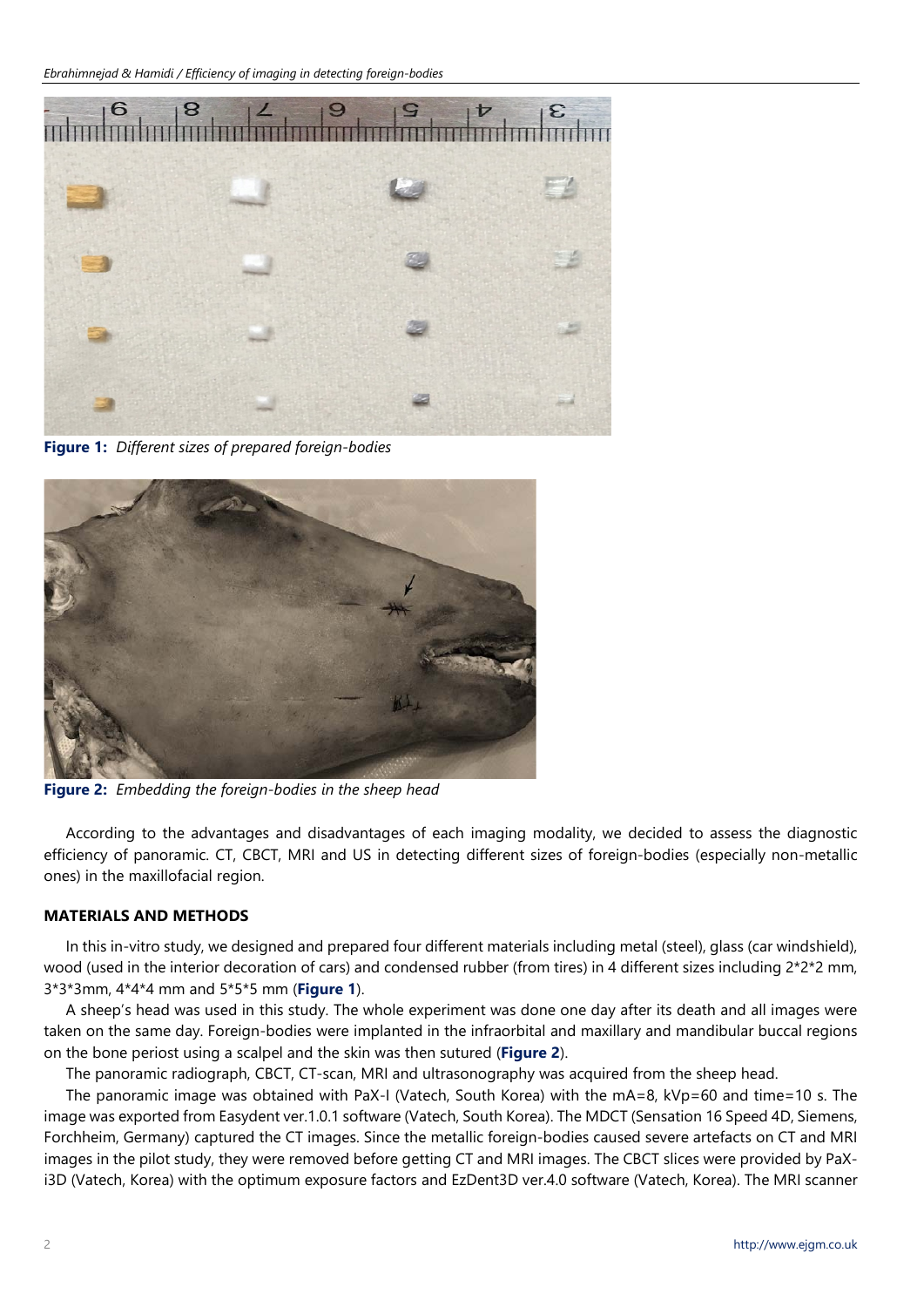**Table 1:** *Basic criteria used for image interpretation*

| Grade  | Assessment      | <b>Definition</b>                                                                           |
|--------|-----------------|---------------------------------------------------------------------------------------------|
| $++++$ | Excellent image | Excellent resolution of details and excellent visibility, good demarcation from surrounding |
| $***$  | Good image      | Good resolution of details, demarcation from surrounding, clear visibility                  |
| $+ +$  | Fair image      | Insufficient resolution of details, insufficient visibility, insufficient demarcation       |
| $+$    | Bad image       | Details not resolved, bad demarcation from surrounding, bad visibility                      |
|        | No image        | Invisible                                                                                   |

**Table 2:** *The ability of different imaging modalities in detecting metal*

| <b>Metal size</b> | <b>OPG</b> | <b>CBCT</b> | Ultrasonography |
|-------------------|------------|-------------|-----------------|
| $2*2*2$           | $***$      | $++++$      |                 |
| $3*3*3$           | $+ + + +$  | $+ + + +$   |                 |
| $4*4*4$           | ++++       | $++++$      |                 |
| $5*5*5$           | . + + +    | $++++$      | ++              |

**Table 3:** *The ability of different imaging modalities in detecting glass*

| Glass size | <b>OPG</b> | <b>CBCT</b> | --        | <b>MRI</b> | Ultrasonography |
|------------|------------|-------------|-----------|------------|-----------------|
| $2*2*2$    |            |             | $+ + +$   |            |                 |
| $3*3*3$    |            |             | $+ + +$   |            |                 |
| $4*4*4$    |            | $+ + -$     | $+ + + +$ | ÷          |                 |
| $5*5*5$    |            | +++         | $+ + + +$ | $++++$     |                 |

**Table 4:** *The ability of different imaging modalities in detecting rubber*

| <b>Rubber size</b> | <b>OPG</b> | <b>CBCT</b> | --        | <b>MR</b> | <b>Ultrasonography</b> |
|--------------------|------------|-------------|-----------|-----------|------------------------|
| $2*2*2$            |            | $+ + + +$   | $+ + + +$ |           |                        |
| $3*3*3$            |            | $++++$      | $++++$    | ÷ +       |                        |
| $4*4*4$            |            | $+ + + +$   | $+ + + +$ | $++ +$    |                        |
| $5*5*5$            |            | $+ + + -$   | $++++$    | $+ + +$   |                        |

#### **Table 5:** *The ability of different imaging modalities in detecting wood*

|                  | .<br>. .   |             |             |            |                 |
|------------------|------------|-------------|-------------|------------|-----------------|
| <b>Wood size</b> | <b>OPG</b> | <b>CBCT</b> | --          | <b>MRI</b> | Ultrasonography |
| $2*2*2$          |            |             |             |            |                 |
| $3*3*5$          |            |             |             |            |                 |
| $4*4*4$          |            |             | ᆂᆂ          |            |                 |
| 5*5*5            |            |             | $\pm$ $\pm$ |            |                 |

(GE 1.5-T MRI, Healthcare, Milwaukee, WI, USA) created the T1, T2, fat-saturated and FLAIR images. A Honda 2100 (Honda Co., Japan) real-time ultrasound was utilized. The CT, CBCT and MRI coronal slices were used for further assessment.

The obtained images were evaluated on a [Lenovo L27q](https://www3.lenovo.com/us/en/accessories-and-monitors/monitors/home/L27q-20-27-QHD-MonitorHDMI%2BDP/p/65D4GCC1US) monitor in a normal illumination status by two radiologists. They were unaware of existence of any foreign-body and were asked to record a score for the visibility of possible bodies. A four-point scale was used to interpret the visibility of found foreign-bodies (**Table 1**) (8).

#### **RESULTS**

The interobserver agreement kappa coefficient was good between the observers (0.81). The ability of each imaging modality is presented separately (**Tables 2** to **5**) (**Figures 3, 4**).

Panoramic was acceptable for detecting metallic foreign bodies while CBCT performed better on both metallic and non-metallic ones. MRI and ultrasonography could not differentiate well the non-metallic bodies. CT did the best amongst other imaging modalities.

### **DISCUSSION**

Whenever a foreign-body unintentionally enters into the maxillofacial area, it might be located in any region. This study investigated four different types and sizes of foreign-bodies in an in-vitro sheep head model. Various foreignbodies expose different objective physical characteristics when displayed with different visualization systems. A type of foreign-body could be readily detected on a radiograph while it might be untraceable with another imaging system (9).

In general, choosing the appropriate imaging modality to trace a foreign-body depends on its location, size, physical properties and adjacent structures (10).

Radiologists use different imaging systems like CT, CBCT, MRI, ultrasonography or plain radiology in order to visualize accurately the entrapped foreign-body. CT is suggested as a decent technique for envisioning and localizing foreign bodies since the physician could precisely determine the size and shape of enmeshed material (11). However, metallic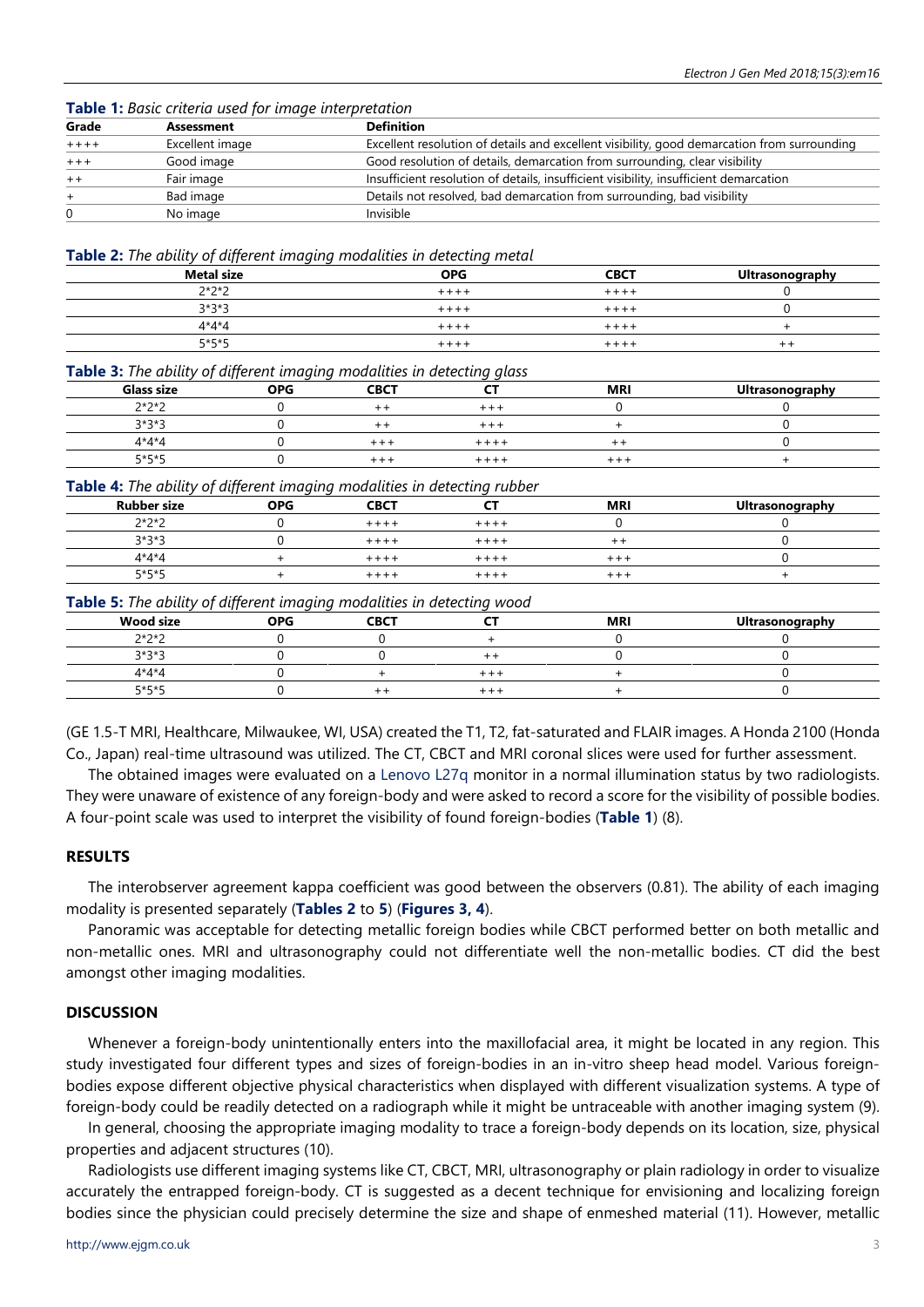

**Figure 3:** *The panoramic view*



**Figure 4:** *The CBCT (a), CT (b), MRI-T1 (c) and MRI-T2 (d) images showing rubber foreign bodies (arrows)*

artefacts are troublesome when tracing foreign-bodies with CT scans and could obscure the observer vision. The present survey is consistent with previous studies about the efficiency of CT.

When a foreign-body is located in the superficial tissues, ultrasonography could be a useful technique. On the other hand, it might be inefficient in assessing deep structures or inside the aerated cavities (12). In the current study, ultrasonography were not much successful and was only reliable in large metal foreign bodies' detection.

Although a radiopaque foreign-body is conveniently visualized on even plain radiographs, non-radiopaque ones do no generate a significant image on x-ray images. Therefore, it is the physical properties that arbitrate the visibility of a foreign-body on an image. Hence, a type of foreign-body might be missed with one imaging approach and successfully traced with another one. A foreign body can be revealed on an image when its radiodensity (beam attenuation) vary sufficiently from that of the adjacent structures. However, when the size of foreign body gets smaller, the spatial resolution of imaging system also affects its detection (13-15).

CBCT has the advantage of less metal artefacts and was accredited for localizing foreign bodies in cases studies by Stuehmer et al. Our study, CBCT exhibited well results in detecting all types of foreign bodies except wood (16, 17).

Krimmel studied wooden objects using CT and MRI and found out that CT would be the first diagnostic choice. Wooden foreign bodies were initially missed in plain radiographs and those with longer presence in soft-tissue had higher visibility due to higher density which can be caused by inflammatory reaction around the objects or absorbing water from the surrounding tissues that can increase the radiodensity of wood (18, 19).

According to previous surveys results and our findings, MRI should not be introduced as the first imaging modality for visualizing foreign-bodies because of high metal artefact, risk of foreign-body displacement and being timeconsuming. Furthermore, different radiologists might have very different interpretations on MR images (13). The current study demonstrated that MRI could detect glass and rubber but since the most of these materials appear as low-signal or signal-void on MR images, the differentiation of different kinds of foreign-bodies is difficult.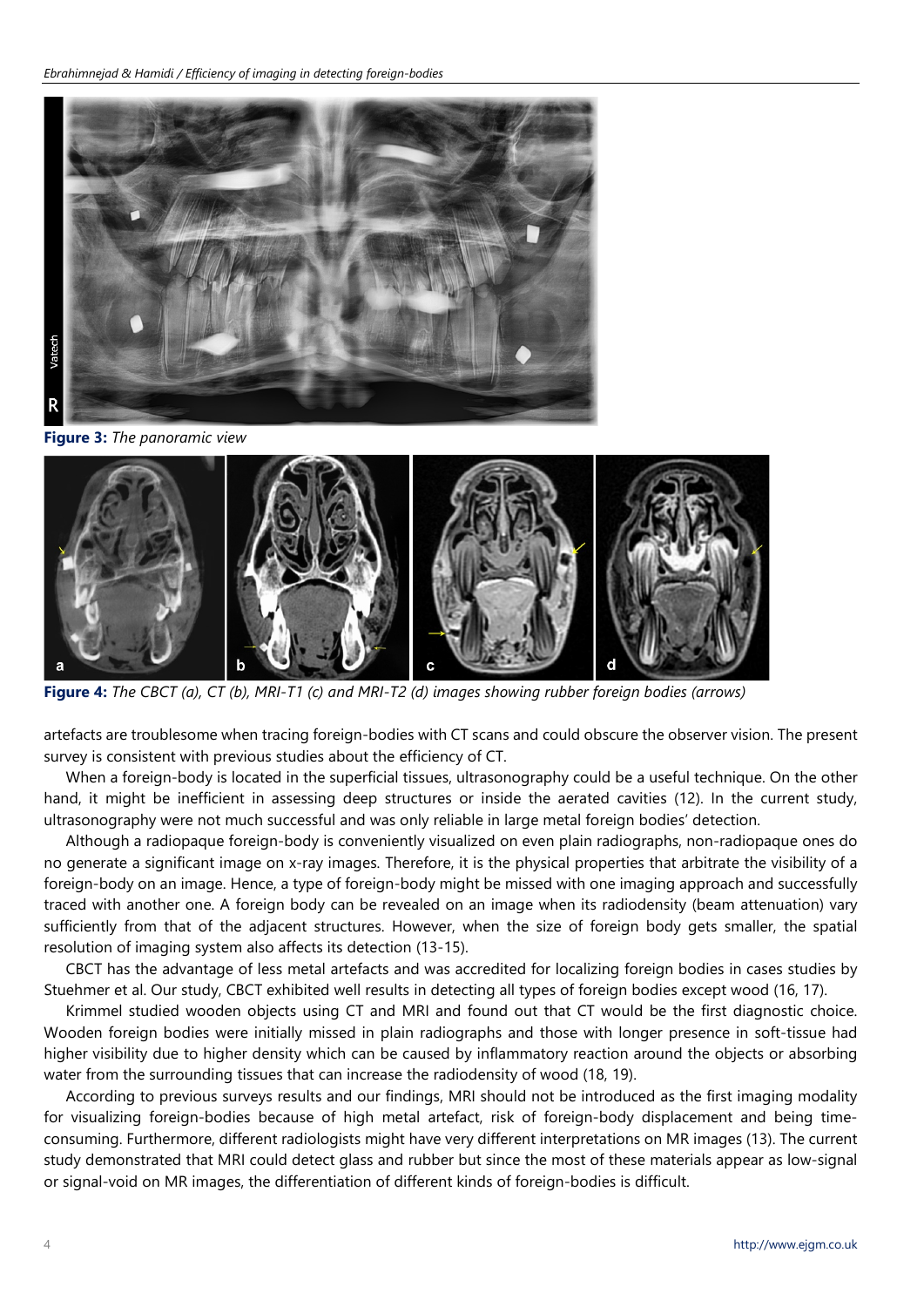In the current study, CT-scan had the best efficiency in detecting different foreign-bodies. Cone-Beam CT was the next useful technique. The ability of differentiating the foreign-bodies from the adjacent structures were poor in MRI (T1-weighted, T2-weighted, FLAIR and fat-saturated images) and ultrasonography. As expected, the panoramic was only efficient in detecting metallic materials.

Detecting non-metallic non-radiopaque objects might be a challenging issue. CT and CBCT offer hope for illustrating probable non-metallic foreign-bodies in the maxillofacial region.

# **CONCLUSIONS**

CT-scan can be introduced as the best imaging modality in detecting different foreign-bodies especially non-metallic one. CBCT is also acceptable for metal, glass and rubber bodies.

## **REFERENCES**

- 1. Kaviani F, Rashid RJ, Shahmoradi Z, Gholamian M. Detection of foreign bodies by spiral computed tomography and cone beam computed tomography in maxillofacial regions. J Dent Res Dent Clin Dent Prospects. 2014;8(3):166. <http://doi.org/10.5681/joddd.2014.030>
- 2. Hunter TB, Taljanovic MS. Foreign bodies. Radiographics. 2003;23(3):731-57. <https://doi.org/10.1148/rg.233025137>
- 3. White SC, Pharoah MJ. Oral Radiology-E-Book: Principles and Interpretation: Elsevier Health Sciences; 2014.
- 4. Vedaei F, Oghabian M A, Firouznia K, Harirchian M H, Lotfi Y, et al. The Human Olfactory System: Cortical Brain Mapping Using fMRI. Iran J Radiol. 2017;14(2):e16250. <https://doi.org/10.5812/iranjradiol.16250>
- 5. Zare Mehrjardi M, Darabi M, Bagheri SM, Kamali K, Bijan B. The role of ultrasound (US) and magnetic resonance imaging (MRI) in penile fracture mapping for modified surgical repair. Int Urol Nephrol. 2017;49(6):937-45. <https://doi.org/10.1007/s11255-017-1550-x>
- 6. Haghighi S, Molaei M, Foroughi F, Foroutan M, Dabiri R, Habibi E, et al. Role of endoscopic ultrasound in evaluation of pancreatic neuroendocrine tumors - report of 22 cases from a tertiary center in iran. Asian Pac J Cancer Preven. 2012;13(9):4537-40. <https://doi.org/10.7314/APJCP.2012.13.9.4537>
- 7. Gaudino C, Cosgarea R, Heiland S, Csernus R, Zobel BB, Pham M, et al. MR-Imaging of teeth and periodontal apparatus: an experimental study comparing high-resolution MRI with MDCT and CBCT. Eur Radiol. 2011;21(12):2575-83. <https://doi.org/10.1007/s00330-011-2209-0>
- 8. Aras M, Miloglu O, Barutcugil C, Kantarci M, Ozcan E, Harorli A. Comparison of the sensitivity for detecting foreign bodies among conventional plain radiography, computed tomography and ultrasonography. Dentomaxillofac Radiol. 2010;39(2):72-8. <https://doi.org/10.1259/dmfr/68589458>
- 9. Jarraya M, Hayashi D, de Villiers RV, Roemer FW, Murakami AM, Cossi A, et al. Multimodality imaging of foreign bodies of the musculoskeletal system. Am J Roentgenol. 2014;203(1):W92-W102. <https://doi.org/10.2214/AJR.13.11743>
- 10. Lagalla R, Manfre L, Caronia A, Bencivinni F, Duranti C, Ponte F. Plain film, CT and MRI sensibility in the evaluation of intraorbital foreign bodies in an in vitro model of the orbit and in pig eyes. Eur Radiol. 2000;10(8):1338-41. <https://doi.org/10.1007/s003309900306>
- 11.Eggers G, Mukhamadiev D, Hassfeld S. Detection of foreign bodies of the head with digital volume tomography. Dentomaxillofac Radiol. 2005;34(2):74-9. <https://doi.org/10.1259/dmfr/22475468>
- 12.Orlinsky M, Knittel P, Feit T, Chan L, Mandavia D. The comparative accuracy of radiolucent foreign body detection using ultrasonography. Am J Emerg Med. 2000;18(4):401-3. <https://doi.org/10.1053/ajem.2000.7315>
- 13.Oikarinen KS, Nieminen TM, Makarainen H, Pyhtinen J. Visibility of foreign bodies in soft tissue in plain radiographs, computed tomography, magnetic resonance imaging, and ultrasound. An in vitro study. Int J Oral Maxillofac Surg. 1993;22(2):119-24. [https://doi.org/10.1016/S0901-5027\(05\)80818-5](https://doi.org/10.1016/S0901-5027(05)80818-5)
- 14.Jacobson JA, Powell A, Craig JG, Bouffard JA, Van Holsbeeck M. Wooden foreign bodies in soft tissue: detection at US. Radiology. 1998;206(1):45-8. <https://doi.org/10.1148/radiology.206.1.9423650>
- 15.Holmes PJ, Miller JR, Gutta R, Louis PJ. Intraoperative imaging techniques: a guide to retrieval of foreign bodies. Oral Surg Oral Med Oral Pathol Oral Radiol Endod. 2005;100(5):614-8. <https://doi.org/10.1016/j.tripleo.2005.02.072>